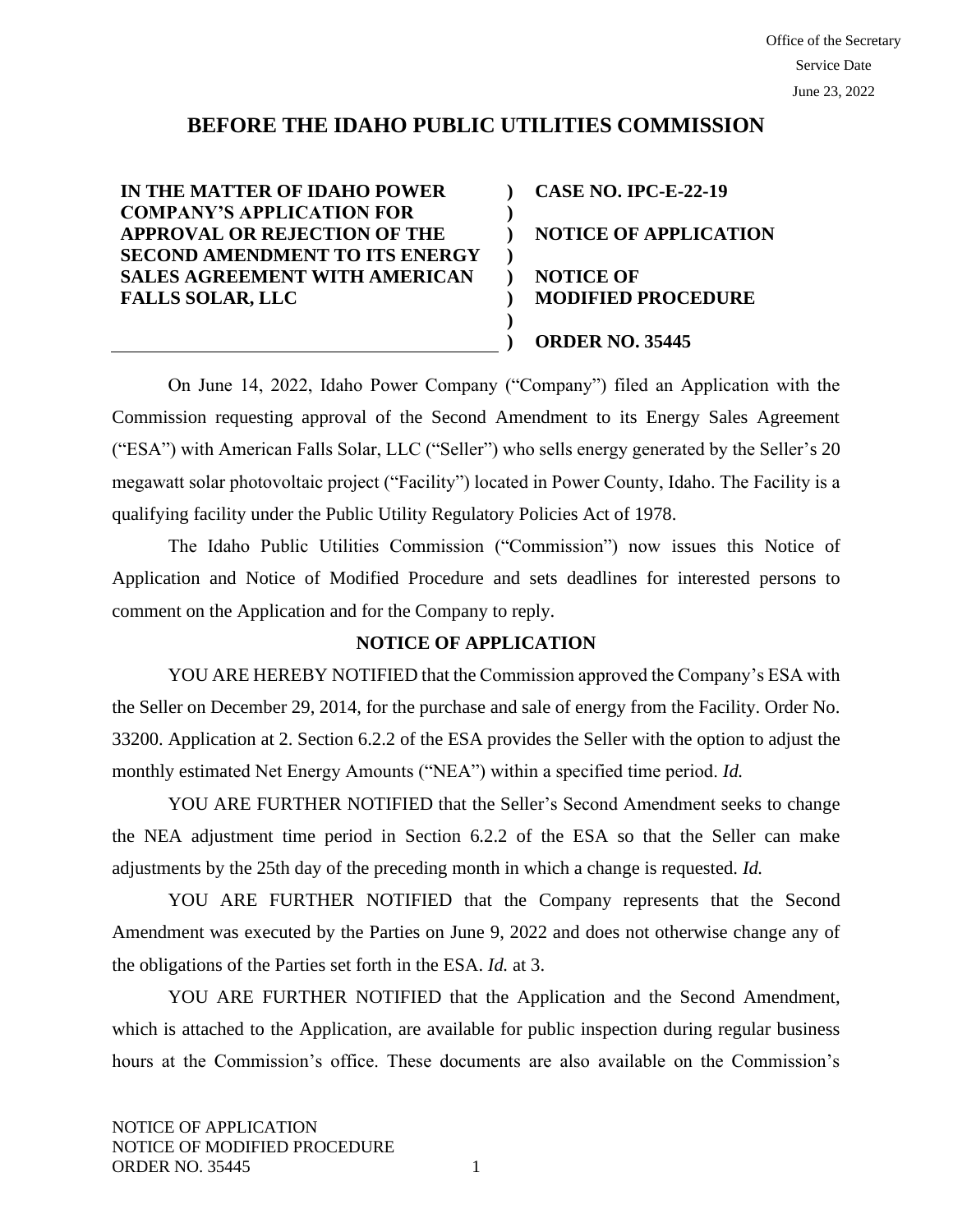website at [www.puc.idaho.gov.](http://www.puc.idaho.gov/) Click on the "ELECTRIC" icon, select "Open Cases," and click on the case number as shown on the front of this document.

YOU ARE FURTHER NOTIFIED that all proceedings in this case will be held pursuant to the Commission's jurisdiction under Title 61 of the Idaho Code.

YOU ARE FURTHER NOTIFIED that all proceedings in this matter will be conducted pursuant to the Commission's Rules of Procedure, IDAPA 31.01.01.000 *et seq*.

## **NOTICE OF MODIFIED PROCEDURE**

YOU ARE FURTHER NOTIFIED that the Commission has determined that the public interest may not require a formal hearing in this matter, and that it will proceed under Modified Procedure pursuant to Rules 201 through 204 of the Commission's Rules of Procedure, IDAPA 31.01.01.201 through .204. The Commission notes that Modified Procedure and written comments have proven to be an effective means for obtaining public input and participation.

YOU ARE FURTHER NOTIFIED that persons desiring to state a position on this Application may file a written comment explaining why they support or oppose the Application. Persons who would like a hearing must specifically request a hearing in their written comments. **Persons interested in filing written comments must do so within twenty-one (21) days of the service date of this Order**. Comments must be filed through the Commission website or by e-mail unless computer access is unavailable. To comment electronically, please access the Commission's home page at [http://www.puc.idaho.gov/.](http://www.puc.idaho.gov/) Click the "Case Comment Form" and complete the form using the case number as it appears on the front of this document. To file by email, the commenter must e-mail the comments to the Commission Secretary and the Company at the e-mail addresses listed below. If computer access is unavailable, then comments may be mailed to the Commission and Company at these addresses:

///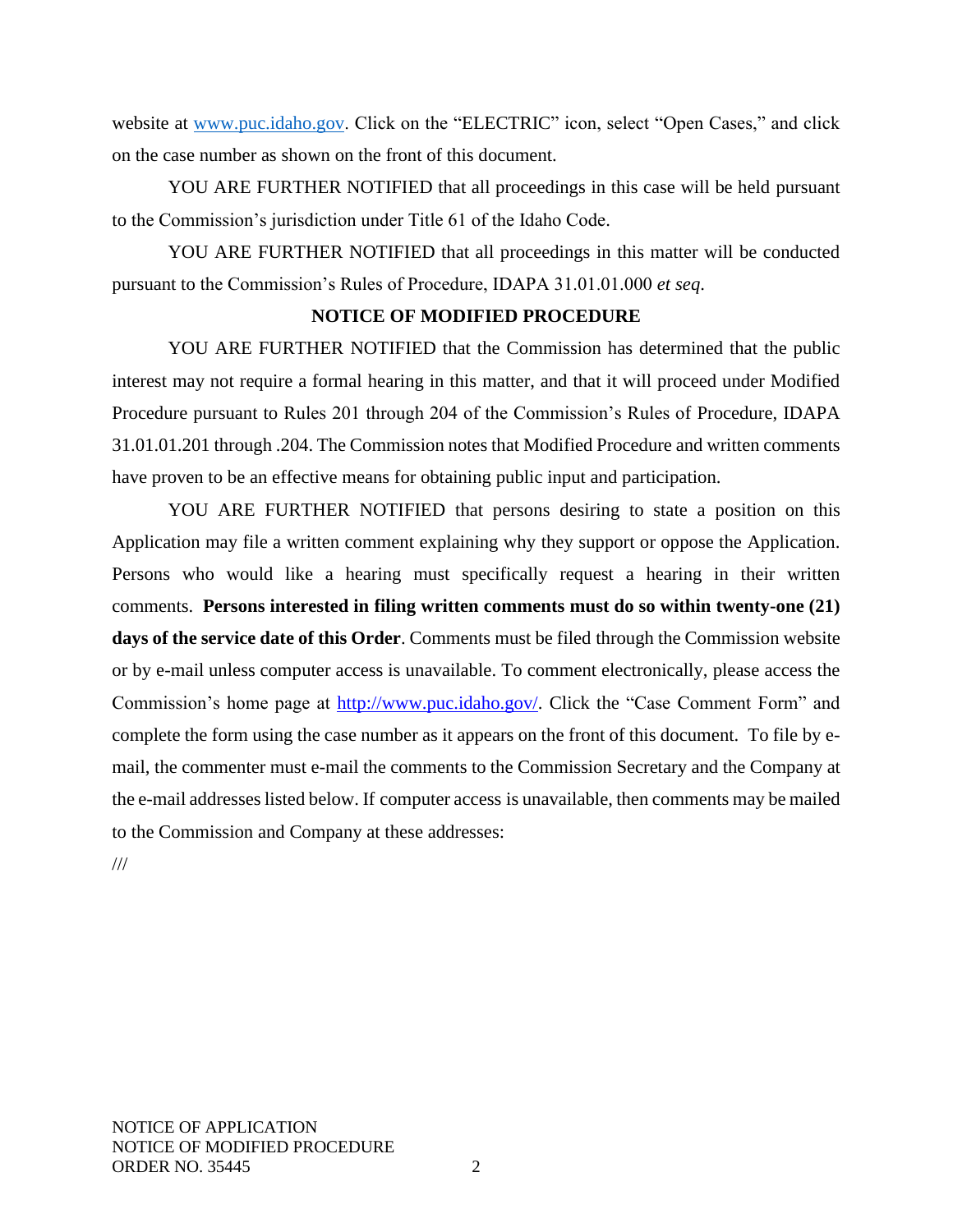#### **For the Idaho Public Utilities Commission:**

Commission Secretary Idaho Public Utilities Commission P.O. Box 83720 Boise, ID 83720-0074 [secretary@puc.idaho.gov](mailto:secretary@puc.idaho.gov)

Street Address for Express Mail:

11331 W. Chinden Blvd. Building 8, Ste. 201-A Boise, Idaho 83714

## **For Idaho Power Company:**

Donovan E. Walker Megan Goicoechea Allen IPC Dockets Energy Contracts 1221 W. Idaho Street (83707) P.O. Box 70 Boise, ID 83707 [dwalker@idahopower.com](mailto:dwalker@idahopower.com) mgoicoecheaallen@idahopower.com [dockets@idahopower.com](mailto:dockets@idahopower.com) [energycontracts@idahopower.com](mailto:energycontracts@idahopower.com)

YOU ARE FURTHER NOTIFIED that the Company must file any reply comments **within twenty-eight (28) days of the service date of this Order.**

YOU ARE FURTHER NOTIFIED that if no written comments or protests are received within the time limit set, the Commission will consider this matter on its merits and enter its order without a formal hearing. If written comments are received within the time limit set, the Commission will consider them and, in its discretion, may set the same for formal hearing.

# **O R D E R**

IT IS HEREBY ORDERED that the Company's Application be processed by Modified Procedure, Rule 201-204 (IDAPA 31.01.01.201-.204). Persons interested in filing written comments must do so within twenty-one (21) days from the service date of this Order. The Company must file any reply comments within twenty-eight (28) days of the service date of this Order.

IT IS FURTHER ORDERED that parties comply with Order No. 35375, issued April 21, 2022. Generally, all pleadings should be filed with the Commission electronically and will be deemed timely filed when received by the Commission Secretary. *See* Rule 14.02. Service between parties should continue to be accomplished electronically when possible. However, voluminous discovery-related documents may be filed and served on CD-ROM or a USB flash drive.